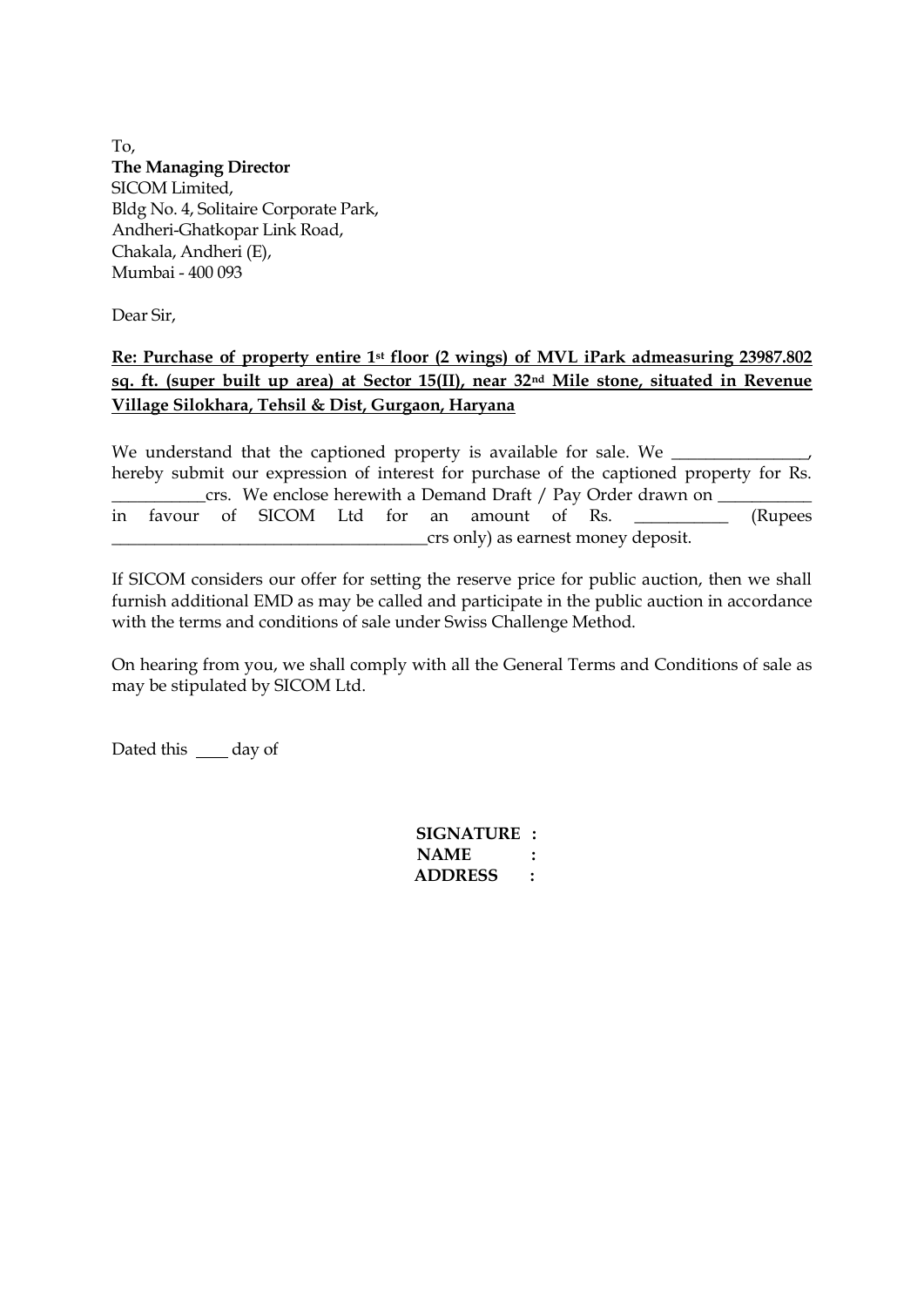**Terms and Conditions for sale of property being entire 1st floor (2 wings) of MVL iPark admeasuring 23987.802 sq. ft. (super built up area) at Sector 15(II), near 32nd Mile stone, situated in Revenue Village Silokhara, Tehsil & Dist, Gurgaon, Haryana under Swiss Challenge Method**

- 1. SICOM Ltd. proposes to conduct the **sale of property being entire 1st floor (2 wings) of MVL iPark admeasuring 23987.802 sq. ft. (super built up area) at Sector 15(II), near 32nd Mile stone, situated in Revenue Village Silokhara, Tehsil & Dist, Gurgaon, Haryana under Swiss Challenge Method** on "**As is where is, as is what is, whatever there is and without recourse"** basis under SARFAESI Act.
- 2. The dues of Municipal Corporation of Gurugram (MCG) and all other dues of whatsoever nature shall be borne/paid by the buyer to MCG and it shall not be part of sale consideration.
- 3. The sale of property is being conducted under Swiss challenge Method which will involve two rounds of bidding as under:
	- a. The interested buyer/bidder shall initially forward his offer alongwith EMD of 1% of the offer price by way of DD/Pay order drawn on any scheduled commercial bank.
	- b. Based on the highest offer, SICOM Ltd at its sole discretion shall decide the reserve price and the terms and conditions of auction of the property.
	- c. The highest bidder/offeror will then be informed by SICOM regarding his offer being considered for setting the reserve price for public auction.
	- d. The highest bidder/offeror will then have to furnish additional EMD of 4% of the offer price within 3 working days from the date of letter of SICOM about acceptance of his offer for setting the reserve price upon which SICOM Ltd will then go ahead with the auction process.
	- e. If for any reason the highest offeror fails to submit the additional 4% EMD within the stipulated time, SICOM Ltd would reserve the right to approach the second highest offeror/third highest offeror and so on, in order of preference and negotiate with him to match up to the highest offer or increase beyond it. Thereby a negotiated offer amount would be reached and that negotiated amount would become the reserve price. The 2nd highest offeror who has given highest offer in the negotiation will then have to furnish additional 4% of EMD and he shall be entitled to first right of refusal.
	- f. The EMD of 1% of the original highest bidder/offeror who has failed to submit the additional 4% EMD and other bidders/offerers with lower offers shall be returned. However, if interested, they may participate in the subsequent public auction with fresh EMD of 10%.
	- g. The buyer/bidder/offeror whose offer is considered for setting the reserve price, shall be entitled to right of first refusal in the subsequent public auction.
	- h. SICOM will then issue public auction notice in newspapers and public bids will be invited based on the reserve price so determined.